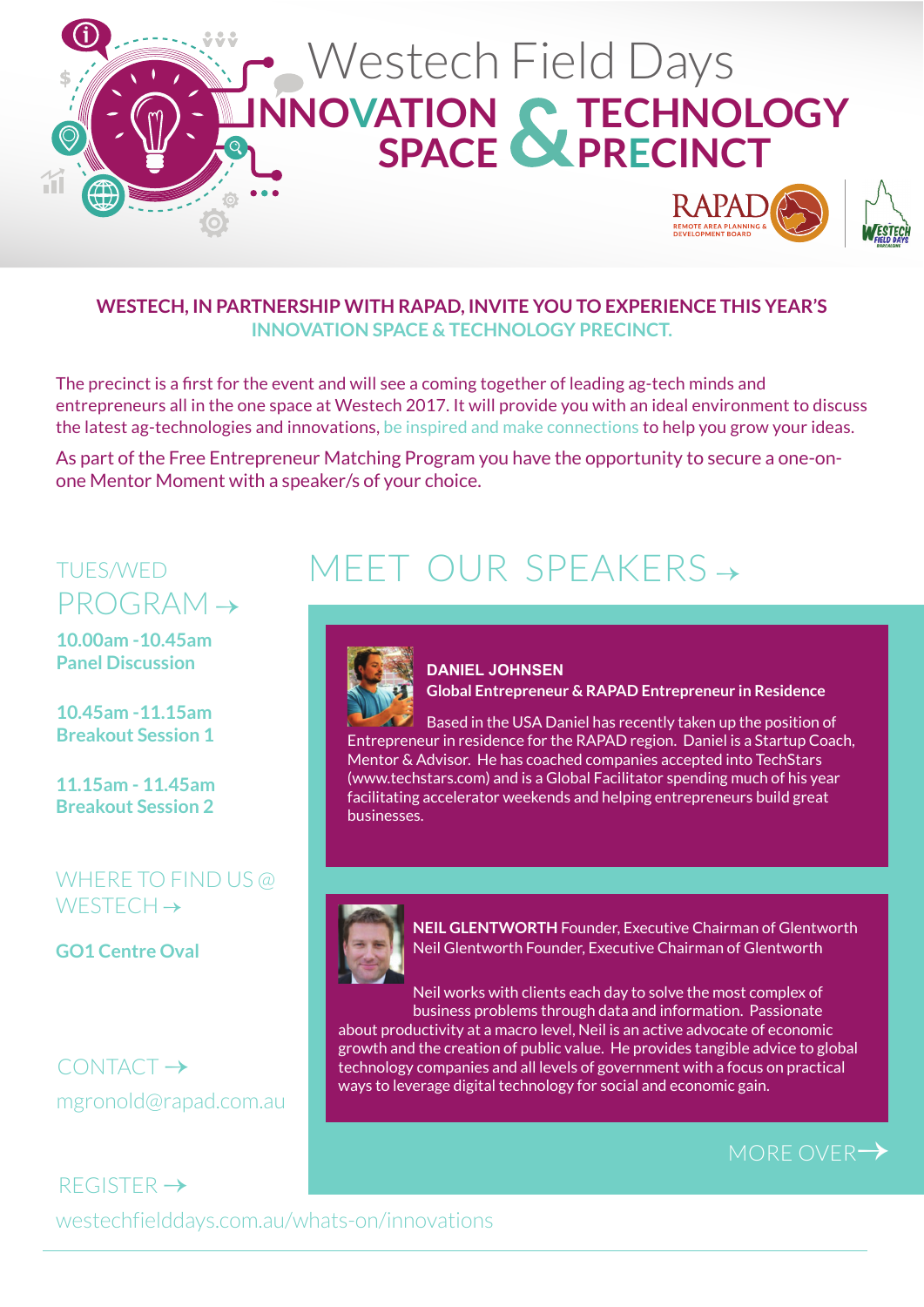# MEET OUR SPEAKERS →



**ANDREW NORTHCOTT** Executive Chairman & founder of Austpec Holdings

Prior to starting his private investment company he commenced his career working on a cattle station near Julia Creek. Andrew then founded and held the role of Managing Director of Labour Solutions Australia, a diversified workforce management company with annualised revenues in excess of \$100m and recognised as one of Australia's fastest growing companies having been awarded 5 times by BRW magazine and being the only business in the 25 year history of the prestigious BRW Fast 100 list to be named in the top 10 fastest growing companies in Australia for three consecutive years. Andrew currently holds directorships of Austpec Capital, Austpec Pastoral, Roubler and has been recognised as Ernst Young Entrepreneur of the Year Awards and awarded the 2015 Young Alumnus of the Year Award at QUT.



**ROB McGAVIN** (ex-Barcaldine) Co-founder of the BBL **Group** 

Rob has extensive experience in the agribusiness sector. He is directly involved in a large scale vineyard in South Australia, a grazing operation in Western Queensland, a cropping and grazing operation in South Western Victoria, as well as BBL's development and management. Rob is also a board member of Marcus Oldham Agricultural College.



**SIMON PERRY** Global Payments with Atlassian , Founder and CEO The Cherry

Atlassian's corporate strategy team, BizOps, and have been responsible for developing Atlassian's global footprint strategy, identifying market opportunities, providing actionable customer insights and helped define the company's strategic vision and drive operational improvements globally. Founder and CEO of The cherry. The Cherry provides premium fresh cherries in customised packaging for corporate clients across Australia. Use cases include gifts for suppliers, customers and employees. As one of the early pioneers of online fresh food gift market, I was able to scale the company to operate in seven cities simultaneously, increased revenues >100% YoY for 7 years running and the company is now positioned to move into the Asian market as of FY2017.



**TIM McGAVIN**  (ex-Barcaldine) Founding partner & CEO of Laguna Bay

Drawing upon experience and networks forged over a lifetime in Australian Agribusiness, Tim is a successful private investor, specialising in commodities and agriculture. Tim was raised in Barcaldine and at 24, Tim purchased a small vineyard with his brother Rob. Over the next seven years the brothers turned this into one of Australia's largest privately owned vineyards. In 2001 they sold the majority of their holdings, resulting in Tim being named in Rural Press's top young achievers. Tim is a non-executive director of Landfill Gas Industries and a founding shareholder of Boundary Bend Ltd, which is now the largest producer of extra virgin olive oil in the Southern Hemisphere and ranks in the top 10 largest single olive oil producers in the world.

> **COMING SOON... More speakers to be announced**



#### **TIM SULLIVAN**

(ex-Barcaldine)

Student engineer, Boeing Defence Australia

Born and schooled in Barcaldine, I am driven and fascinated about the aerospace industry. It may sound corny, but even though I am from the bush I have always wanted to be an astronaut. After high school I enrolled in university in Brisbane and became and an Executive Member of the Australian Youth Aerospace Association (AYAA), which led to my opportunity with Boeing Defence Australia. I am passionate about telling anyone from anywhere if I did you can and am keen to help others find similar opportunities of their own

**Register now to secure your one-on-one Mentor Moment**